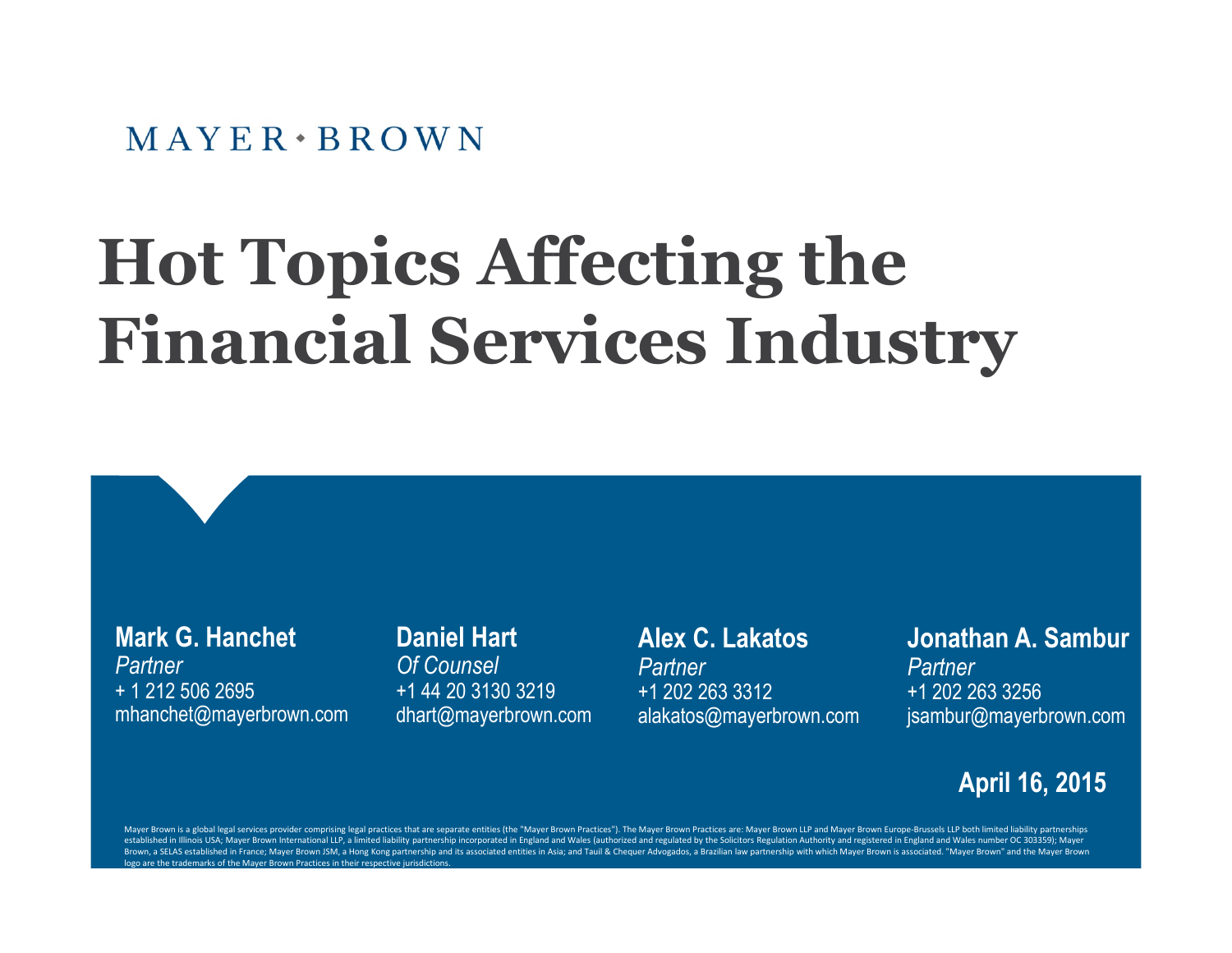## **Today's Speakers**



Mark G. Hanchet New York



Daniel Hart London



Alex C. Lakatos Washington DC



Jonathan A. Sambur Washington DC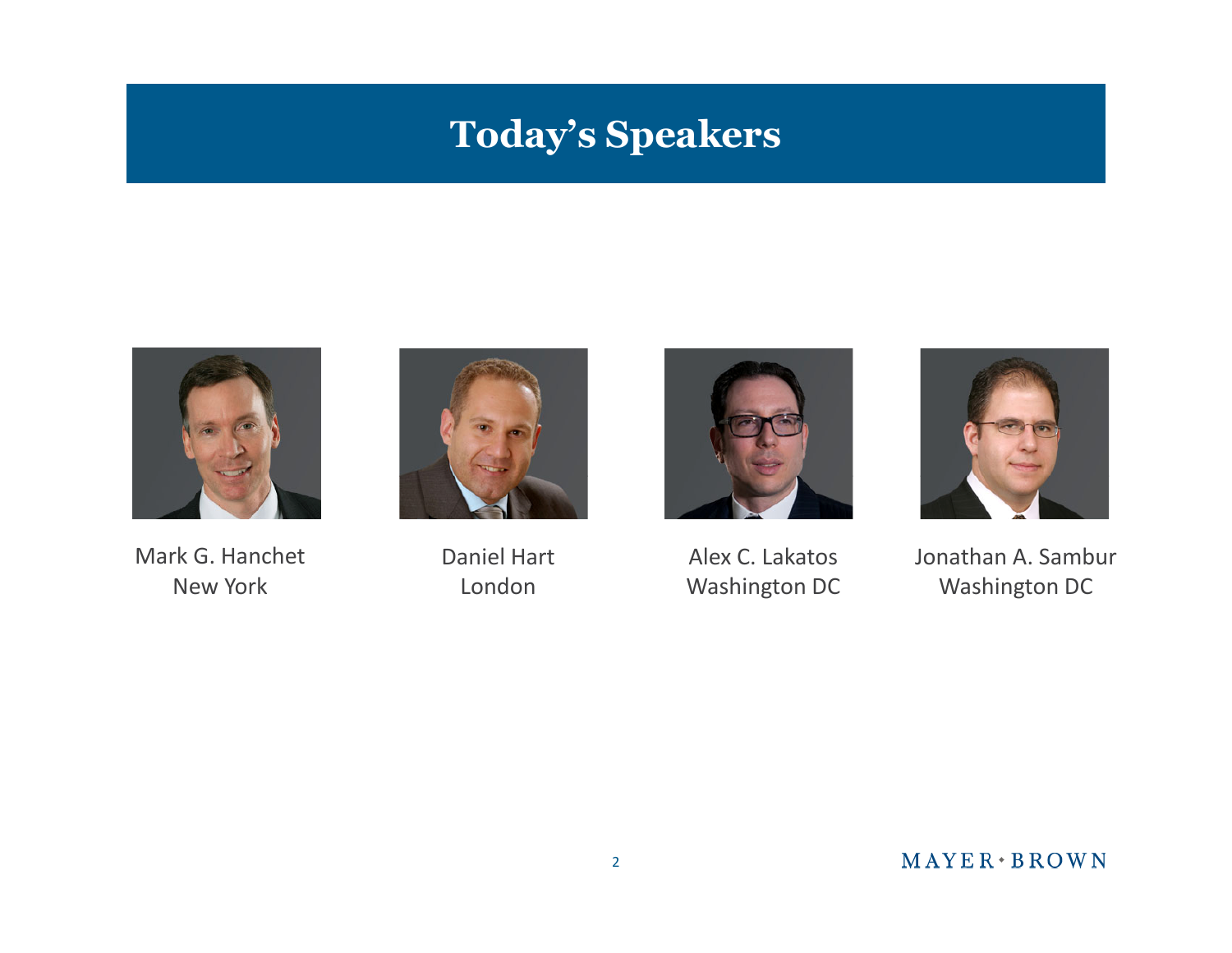### **Hot Topics Affecting the Financial Services Industry**

# **Cross-border Issues: A Practical Focus on Jurisdiction and Parallel Proceedings**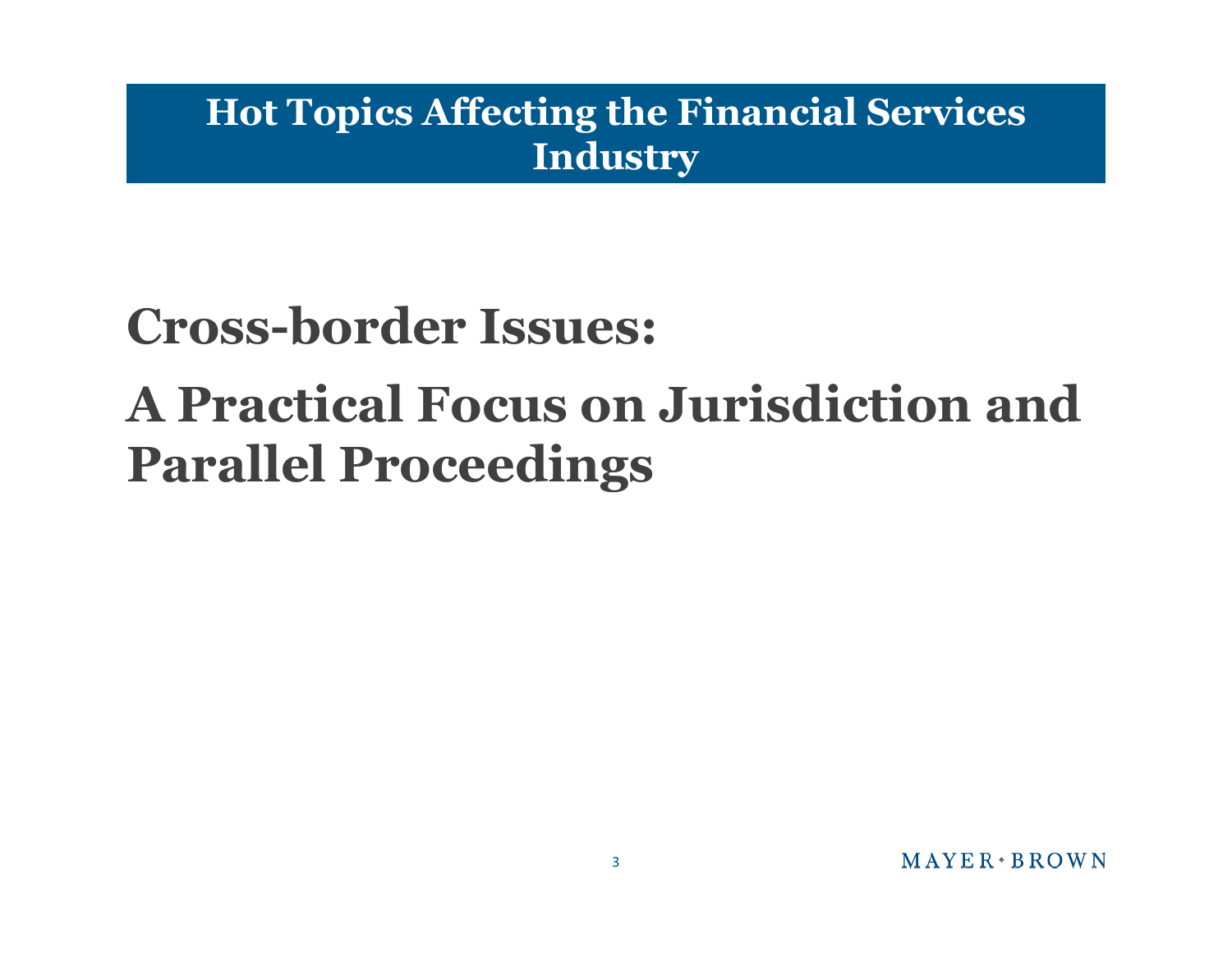## **Introduction**

- International transactions lead to international disputes
- Frequent cross-border issues:
	- Service of documents abroad; choice of law; foreign evidence-gathering (documents and oral testimony); state immunity; interim relief; international enforcement of judgments.
- Where will these disputes be adjudicated?
	- Three principal issues:
		- Jurisdiction what court can adjudicate the dispute?
		- Venue what court should hear the dispute?
		- Parallel proceedings what happens when two courts hear the same case?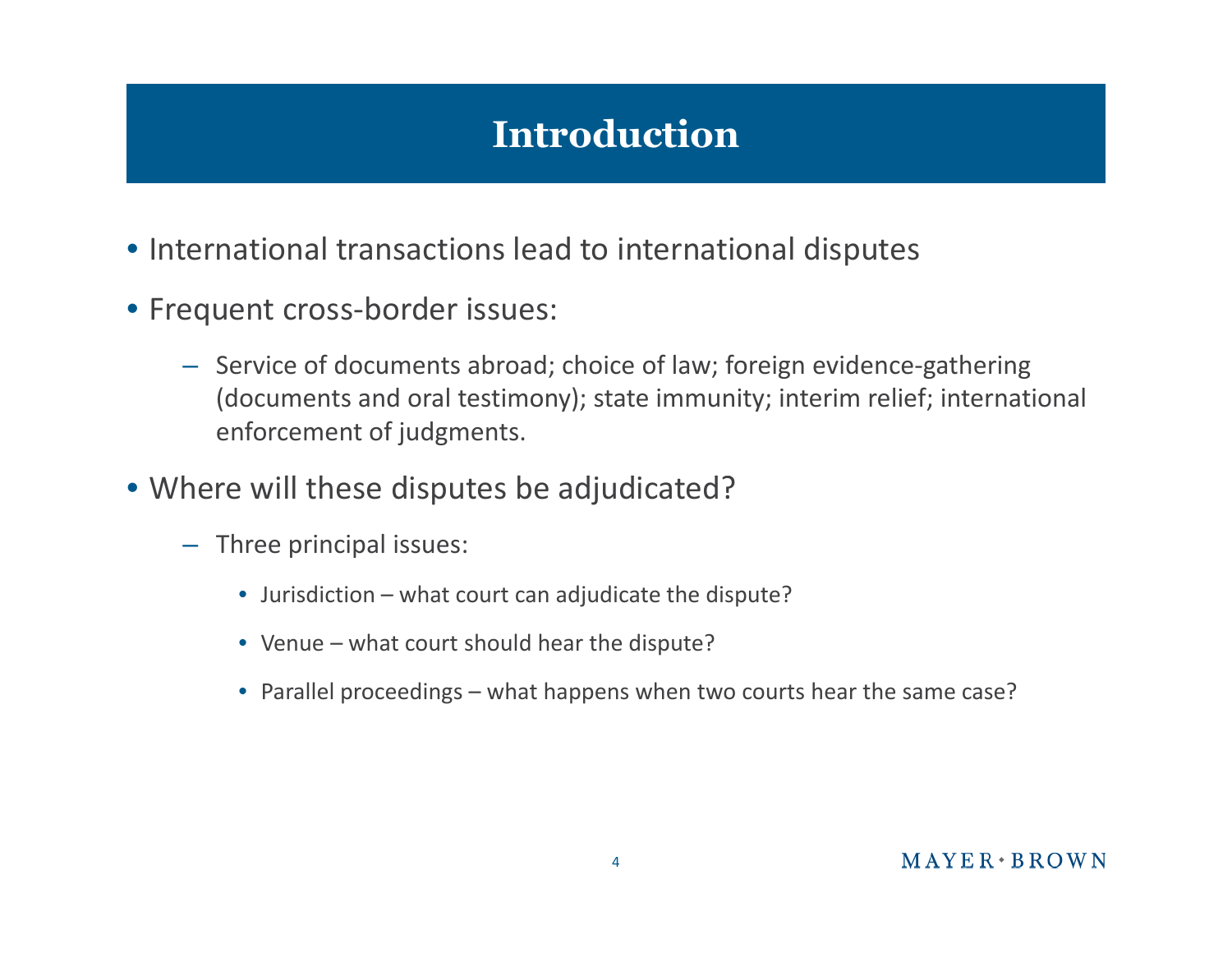# **Recent Developments**

- Rules throughout the world are constantly evolving to address these issues, via:
	- international treaties and conventions
	- national statutes
	- common law
- Internationally:
	- EU Regulations and Conventions are already in place to address: jurisdiction / parallel proceedings, enforcement of judgments, governing law, and service and evidence gathering within the EU.
	- Hague Conventions are already in place to address: service and evidence gathering outside the EU and for proceedings in non-EU countries.
	- NB new 2005 Hague Convention (not yet in force) re: choice of court clauses and enforceability of Judgments.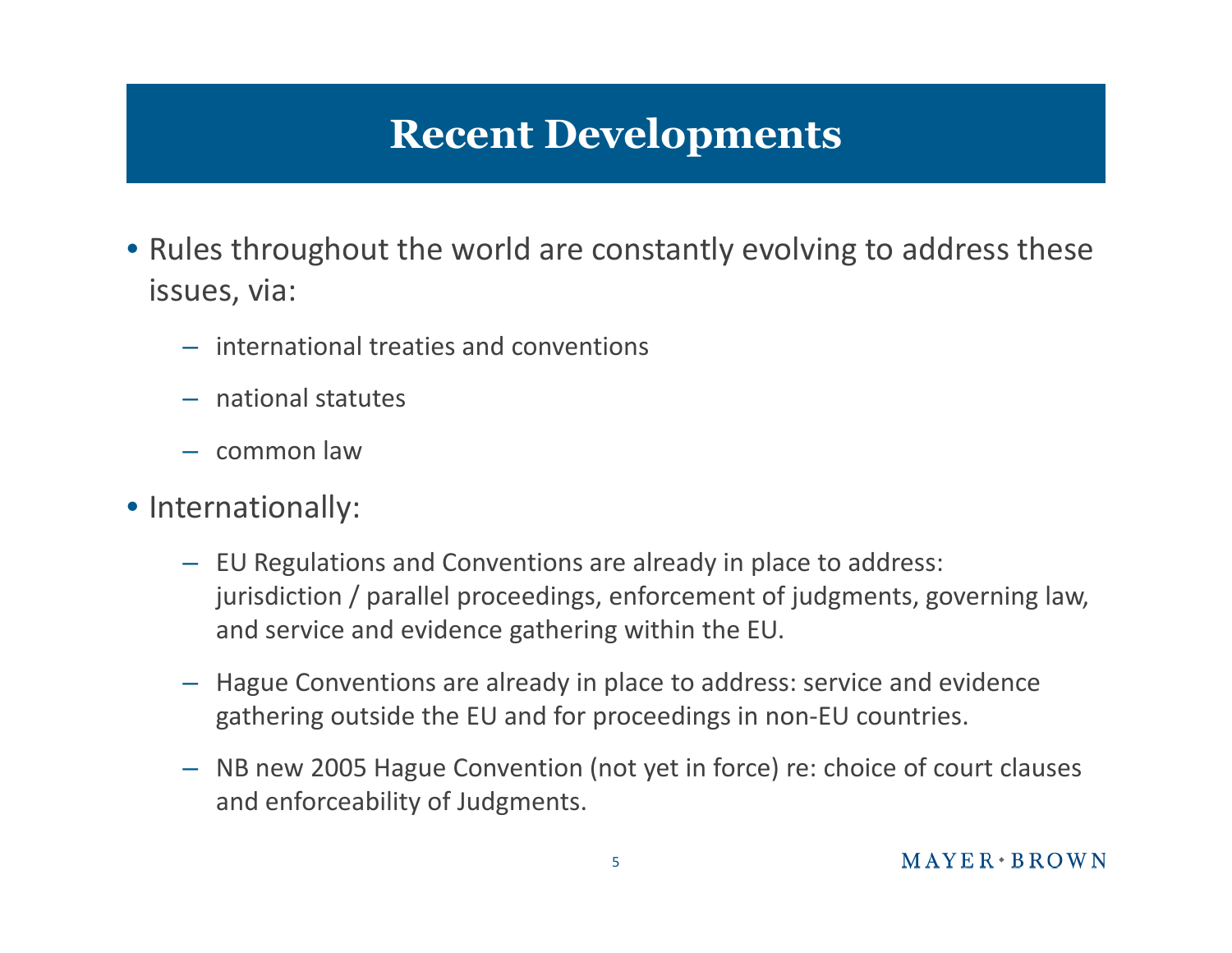

- In the US:
	- Recent trend in US courts limiting the adjudication of foreign disputes
	- Recent Supreme Court rulings reflect this trend
		- *Morrison*
		- *Kiobel*
		- *Daimler*
	- Common law regarding jurisdiction and venue: **uncertainty**
	- Parties increasingly attempt to dictate the outcome
		- Consent to jurisdiction clauses
		- Forum selection clauses
		- Choice of law clauses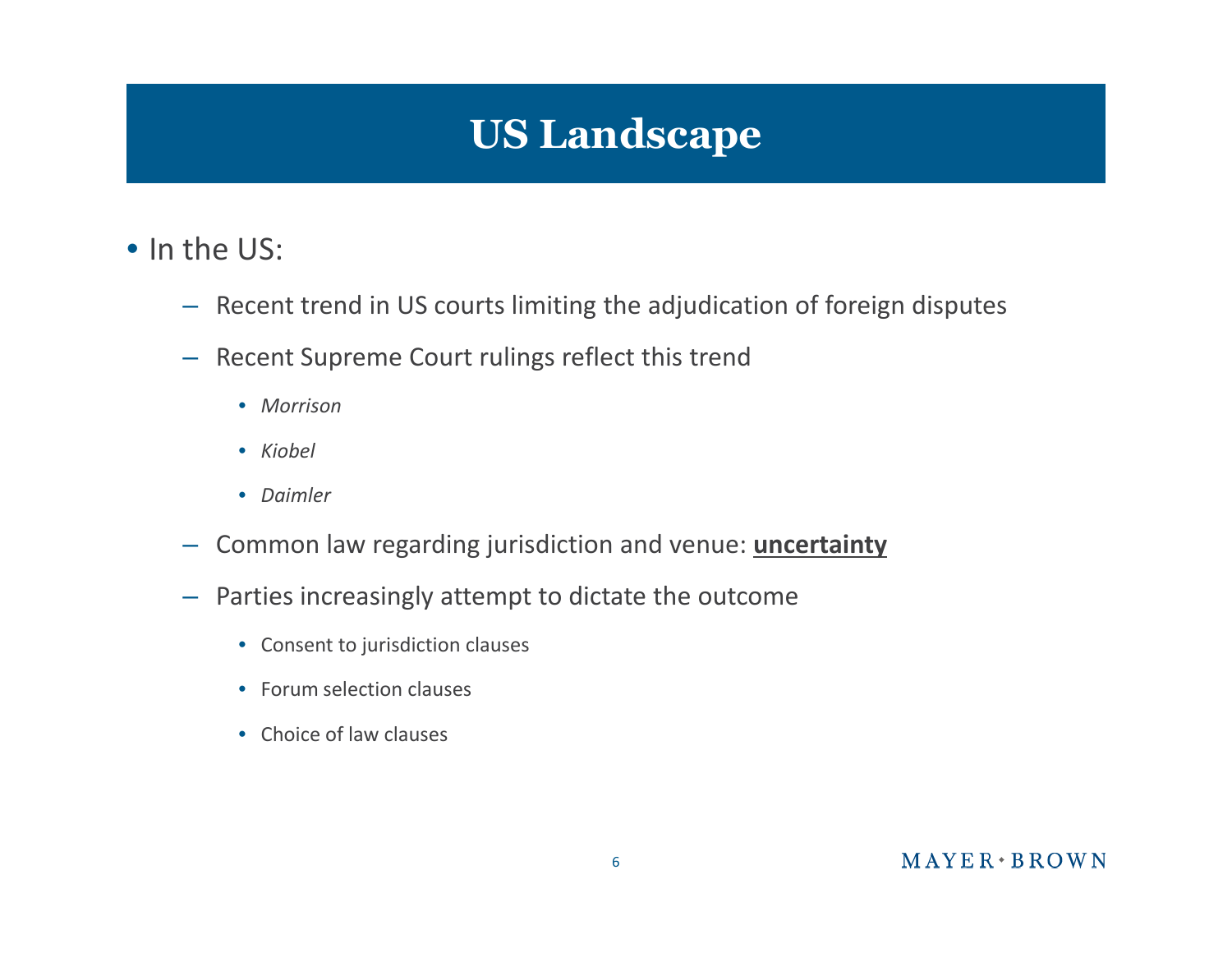## **European Landscape**

#### • In Europe:

- EU "Brussels Regulation" was "re-cast" from January 2015
- The Brussels/Lugano regime-scope has widened and may do so further (thus reducing the scope of application of national rules)
- Rule changes to address the problem of the "Italian torpedo" (court selected in an exclusive choice of court agreement will now consider the question of its jurisdiction rather than court "first seised")
- New rules introduced as a result of the widened scope of Brussels/Lugano (especially re: parallel proceedings in non-European countries)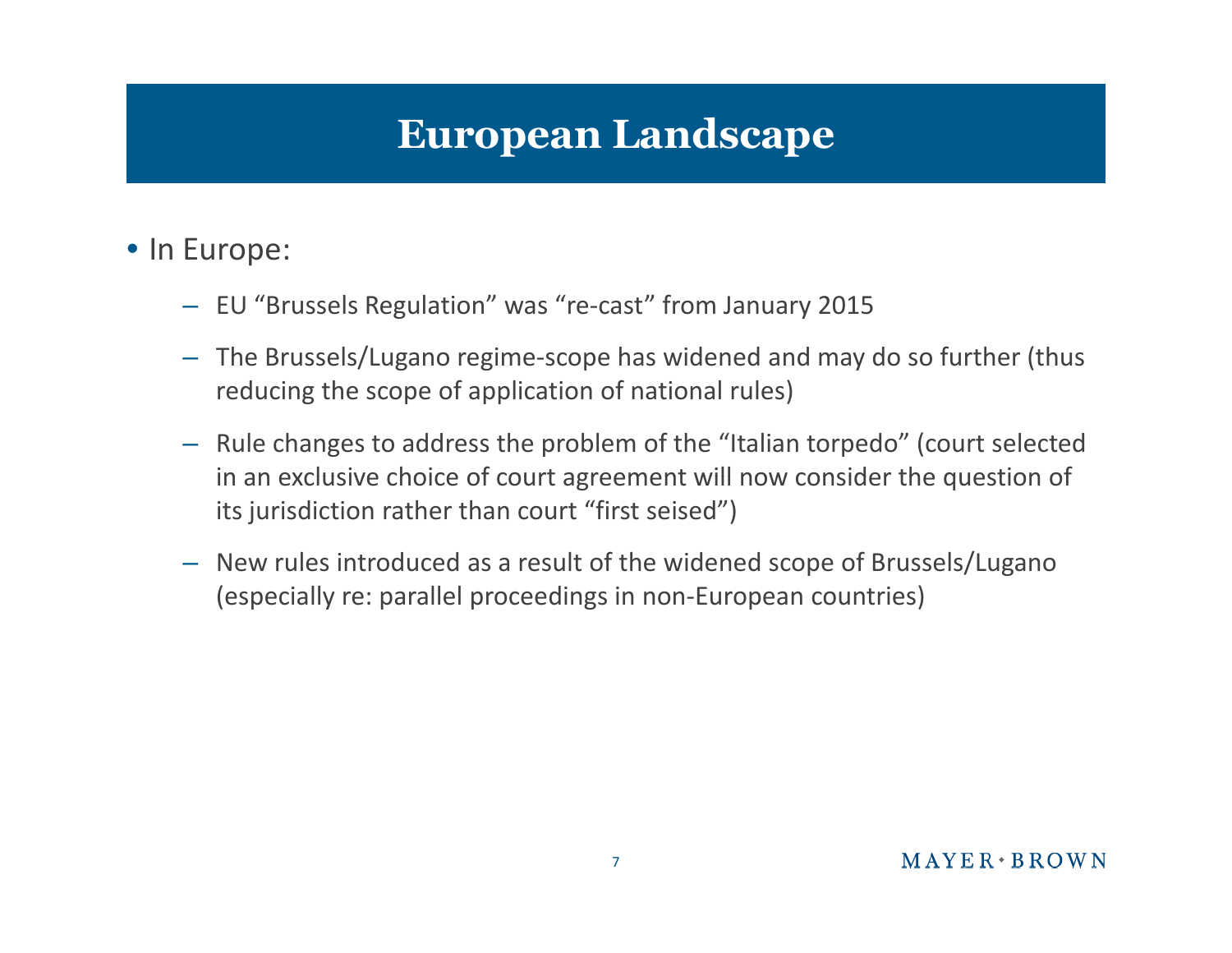#### **When Transacting: Dispute Resolution Clauses – Exclusive/Non-exclusive**

- Exclusive clauses are restrictive.
	- The courts of [Country X] shall have exclusive jurisdiction over all disputes arising out of or in relation to this Agreement.
- Non-exclusive clauses are permissive.
	- The courts of [Country X] shall have jurisdiction to decide all disputes arising out of or in relation to this Agreement, without prejudice to the right of either party to commence an action in any other court of competent jurisdiction.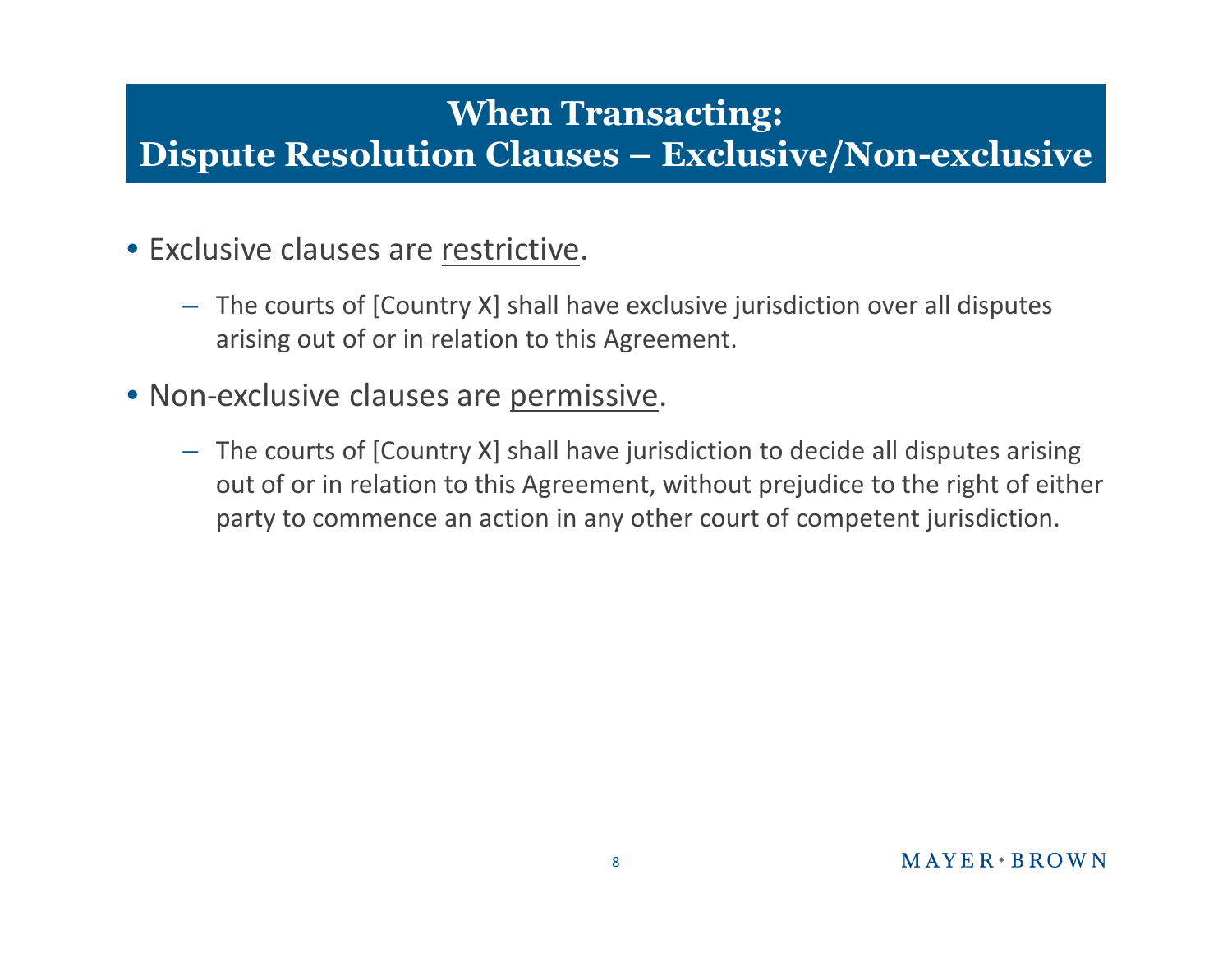#### **When Transacting: Dispute Resolution Clauses – Exclusive/Non-exclusive (cont.)**

- Reasons for making clauses exclusive:
	- Increased certainty and less risk of being sued in an "undesirable" country (assuming other countries' courts uphold the choice of court agreement).
	- "Race to the court" less likely, and an attempt by the other party to sue first elsewhere is more likely to prove futile.
	- Less likely to encounter parallel proceedings in more than one country.
- Problems with exclusive clauses:
	- $-$  Removes the option to sue in a different country  $-e.g.,$  if it transpires, by the time of the dispute, that there are persuasive reasons for doing so.
	- Practical and substantive complexities (and added time and cost) of international enforcement – must render judgment of selected court enforceable in country where assets / other party is located (but see above re: 2005 Hague Convention).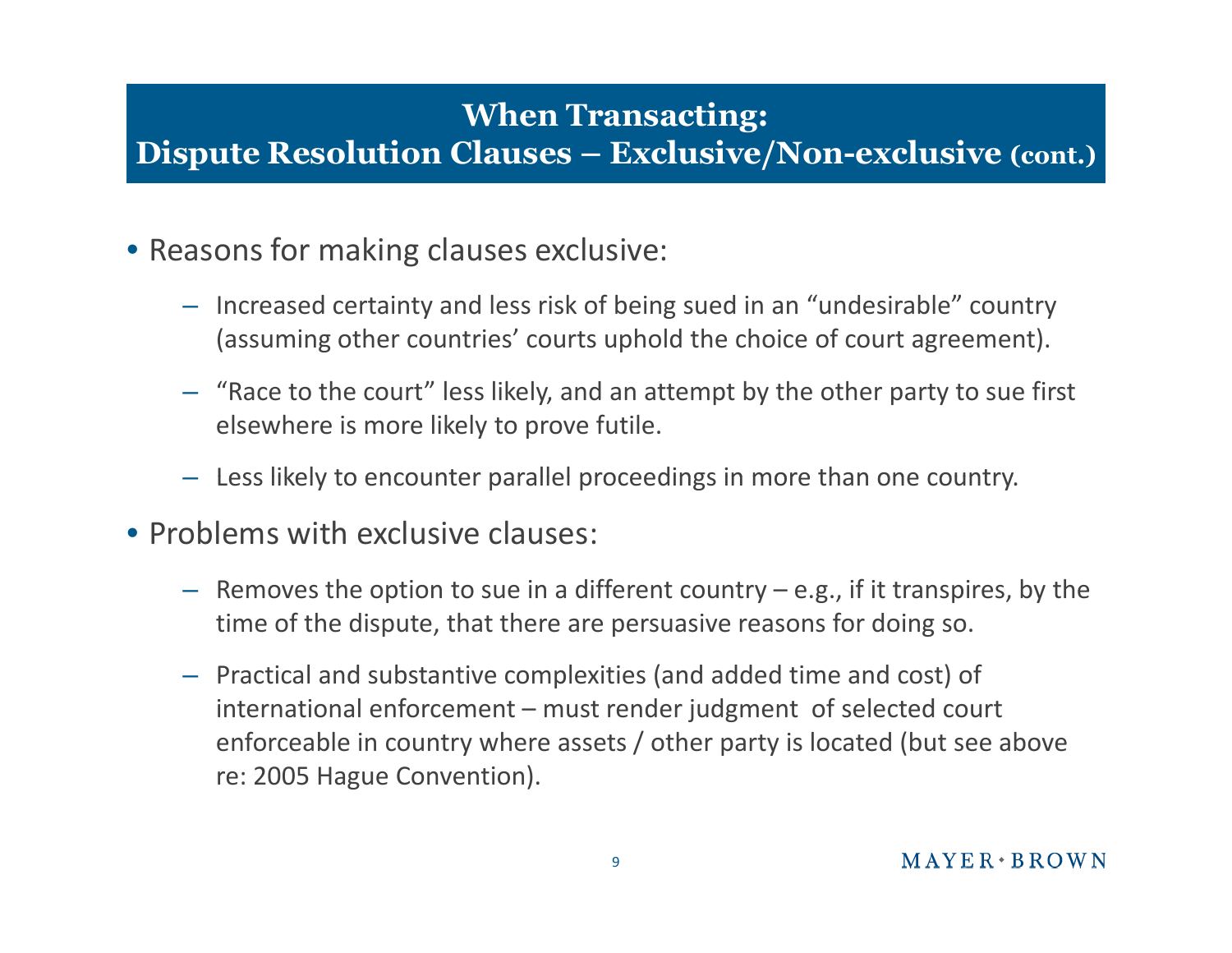#### **When Transacting: Dispute Resolution Clauses – Exclusive/Non-exclusive (cont.)**

- Reasons for making clauses non-exclusive:
	- Retain the option to elect (at the time of the dispute) to sue elsewhere.
	- Can elect to sue in country where the assets and / or the other party is located – to avoid practical and substantive complexities of international enforcement.
- Problems with non-exclusive clauses:
	- Also gives the other party the option to sue elsewhere.
	- Possible "race to the court," especially within Europe (NB: increasing tendency to commence proceedings for declarations of non-liability to seise jurisdiction).
	- Risk of parallel proceedings.
		- NB standard 1992 and 2002 ISDA Master jurisdiction clause is non-exclusive (save vis-à-vis the courts of other European countries where the choice of court is England). Consequently, there is a real risk of parallel proceedings in respect of such disputes – e.g., in England and the United States.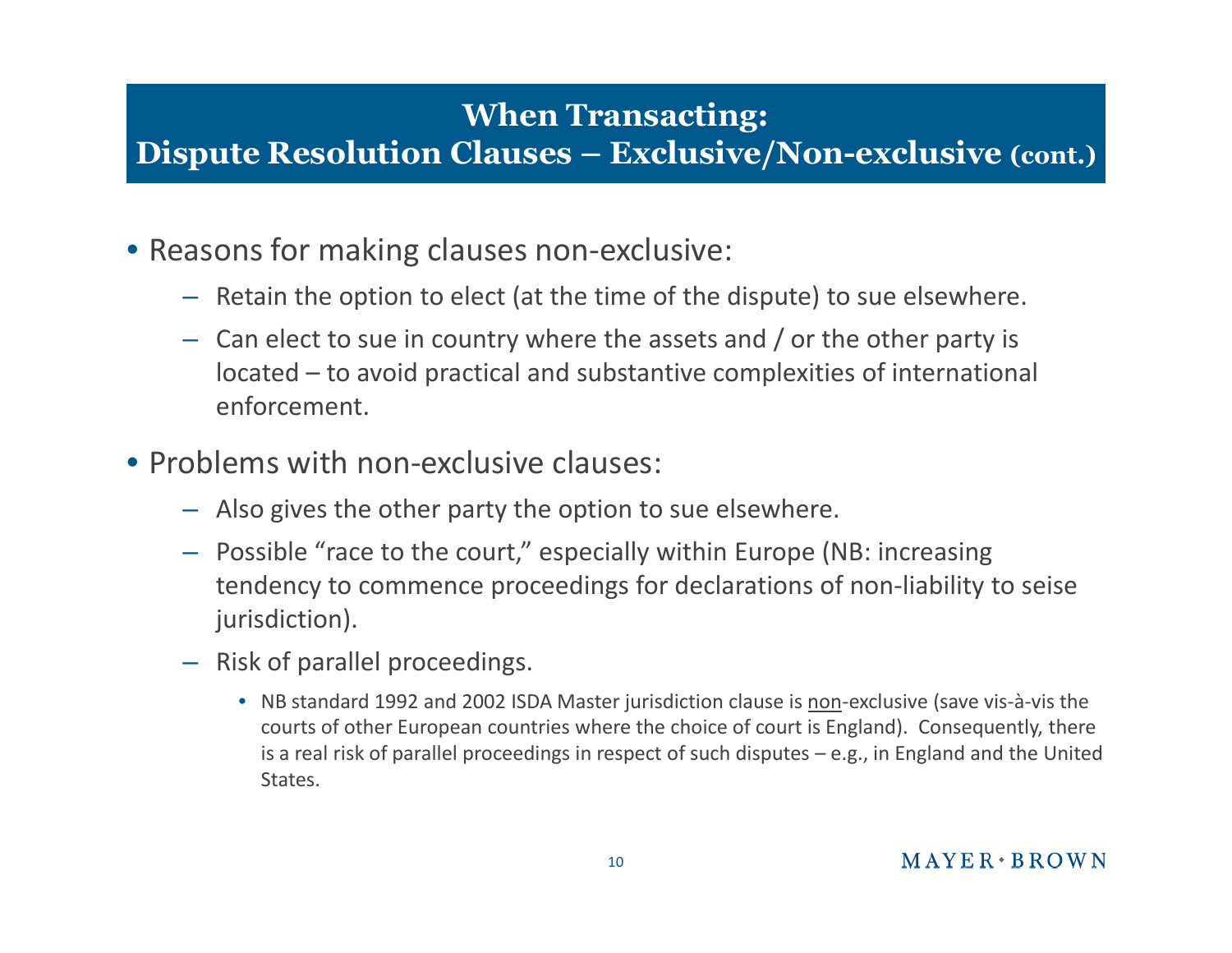# **When Transacting: Dispute Resolution Clauses – Alternatives**

- Asymmetrical clauses offering exclusivity to one party only?
	- Enforceability
	- Risk of judicial modification
- Clauses restricting venue to specific jurisdictions?
	- But does not remove the possibility of parallel proceedings as between countries in which it is permissible to commence proceedings.
- Non-exclusive clauses that become exclusive upon filing?
	- But encourages a race to the court (a race which might be lost).
- Arbitration clauses?
	- Neutral/predictable forum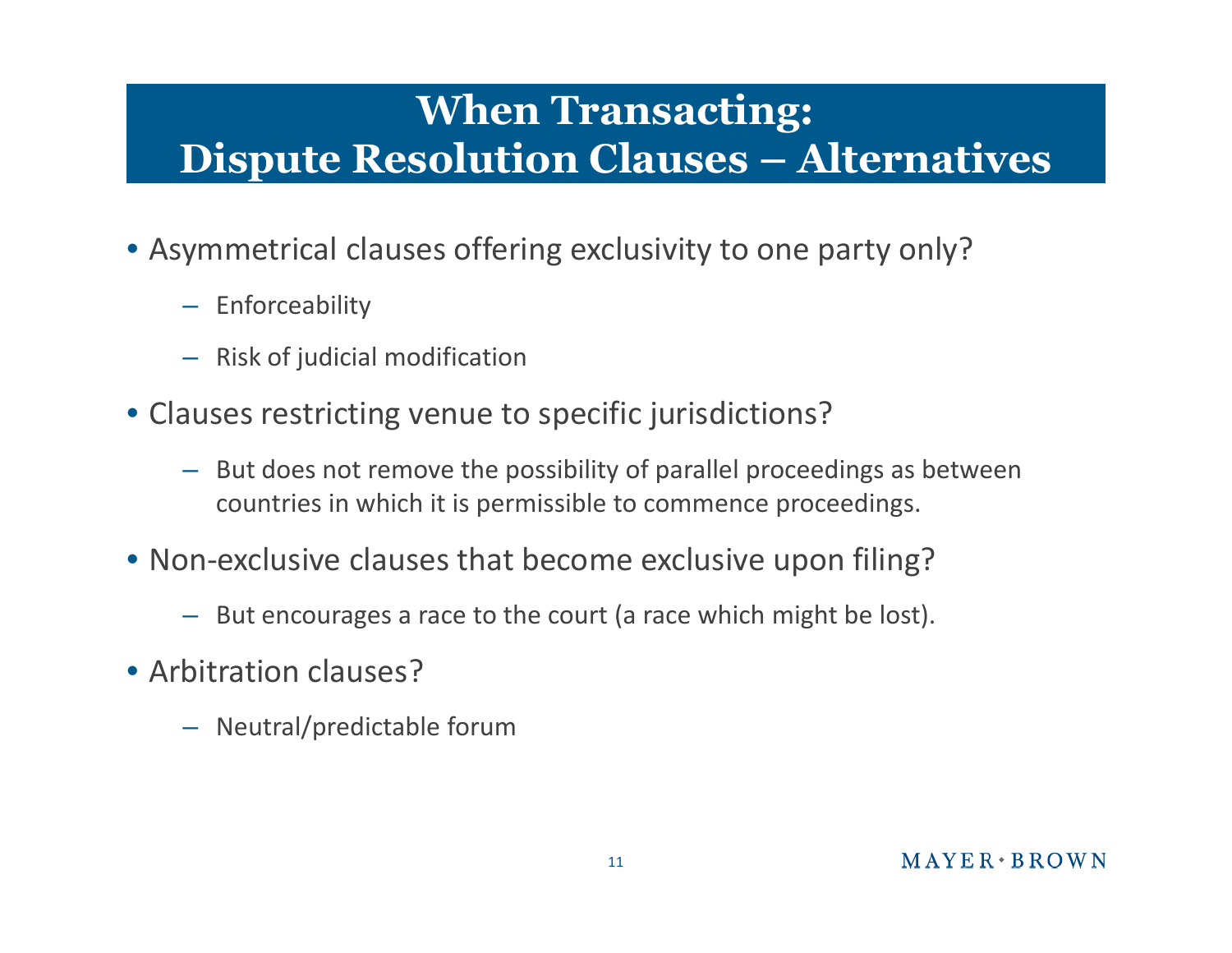# **When a Dispute Arises: Parallel Proceedings**

- (1) Parallel proceedings in two European countries:
	- Rules designed to prevent/ reduce the risk of parallel proceedings in two European countries.
	- Court "first seised" is often key especially if proceedings could be commenced in a number of different European countries – e.g., if there is no jurisdiction clause or the clause is non-exclusive.
	- No possibility of obtaining an anti-suit injunction in one European country to restrain a party from starting / continuing proceedings in another European country.
	- New rules re: exclusive jurisdiction clauses (mentioned above) and recent case law will increase the effectiveness of such agreements, which are generally upheld.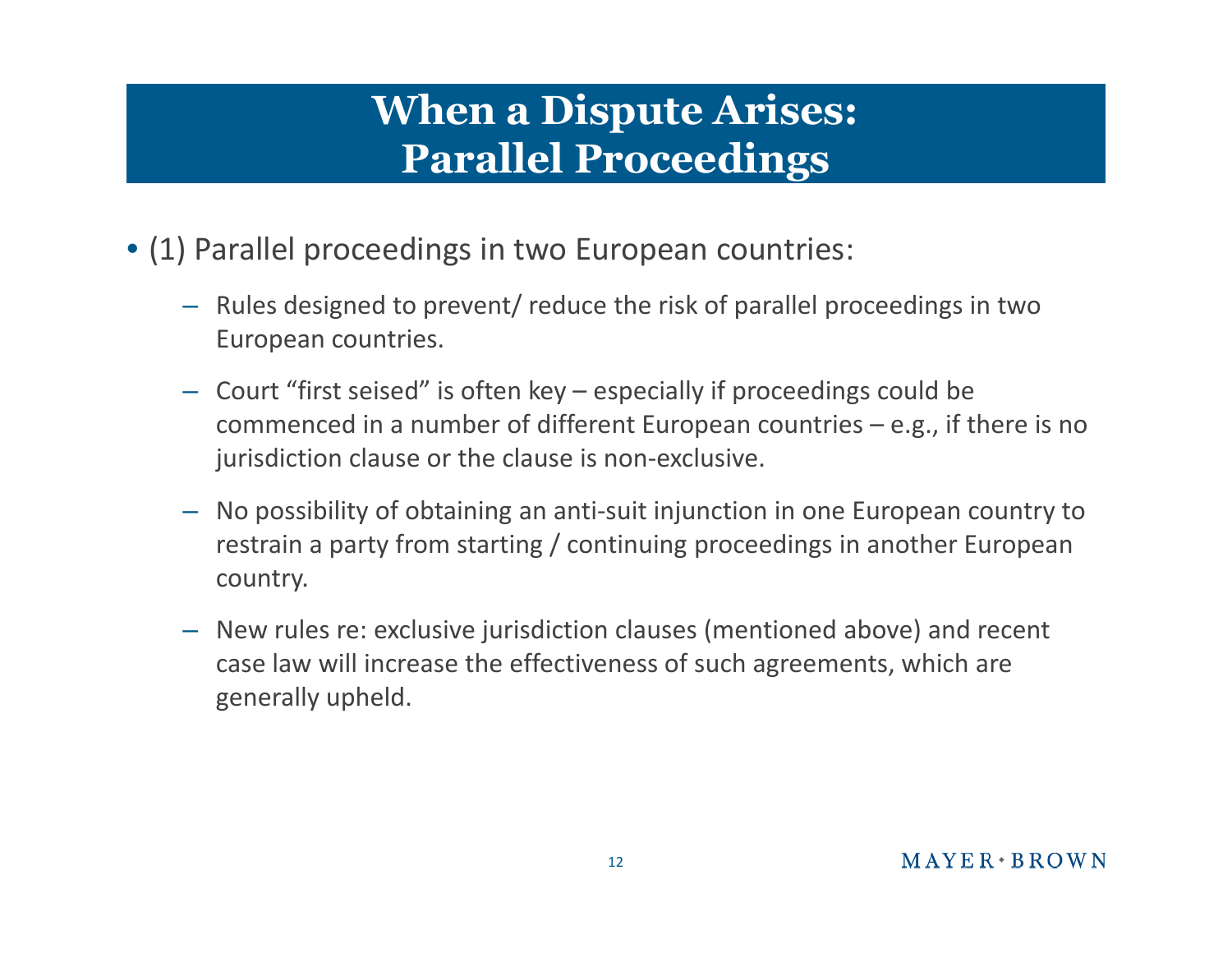# **When a Dispute Arises: Parallel Proceedings (cont.)**

- (2) Approach of European courts where there are parallel proceedings in a non-European country (such as the US):
	- In some circumstances, they will only have a discretionary power to stay their proceedings in favour of a non-European court if the non-European proceedings were commenced first.
	- If there is a discretion to stay regardless of which proceedings were commenced first, that issue may still be a factor in determining whether to exercise that discretion.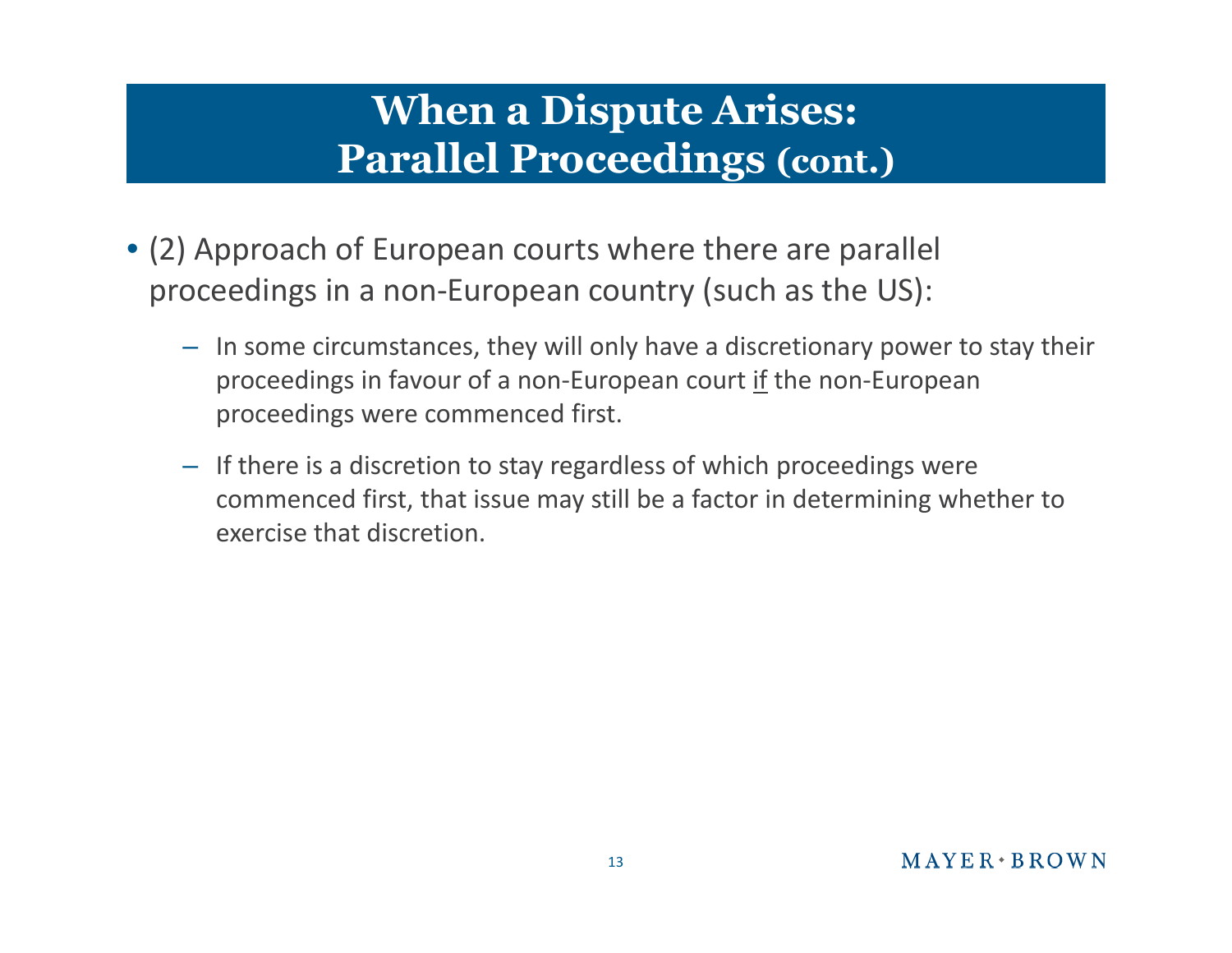# **When a Dispute Arises: Parallel Proceedings (cont.)**

- (3) Approach of the US courts where there are parallel proceedings:
	- Uphold the parties' agreements (unless unconscionable to do so)
	- Conduct comity analysis
		- Identity of parties, issues, etc.
		- Judicial efficiency
		- Fairness and conveniens
		- Sequence of filing
	- Stay of US proceedings international abstention
	- Anti-suit injunction enjoining a party from prosecuting foreign action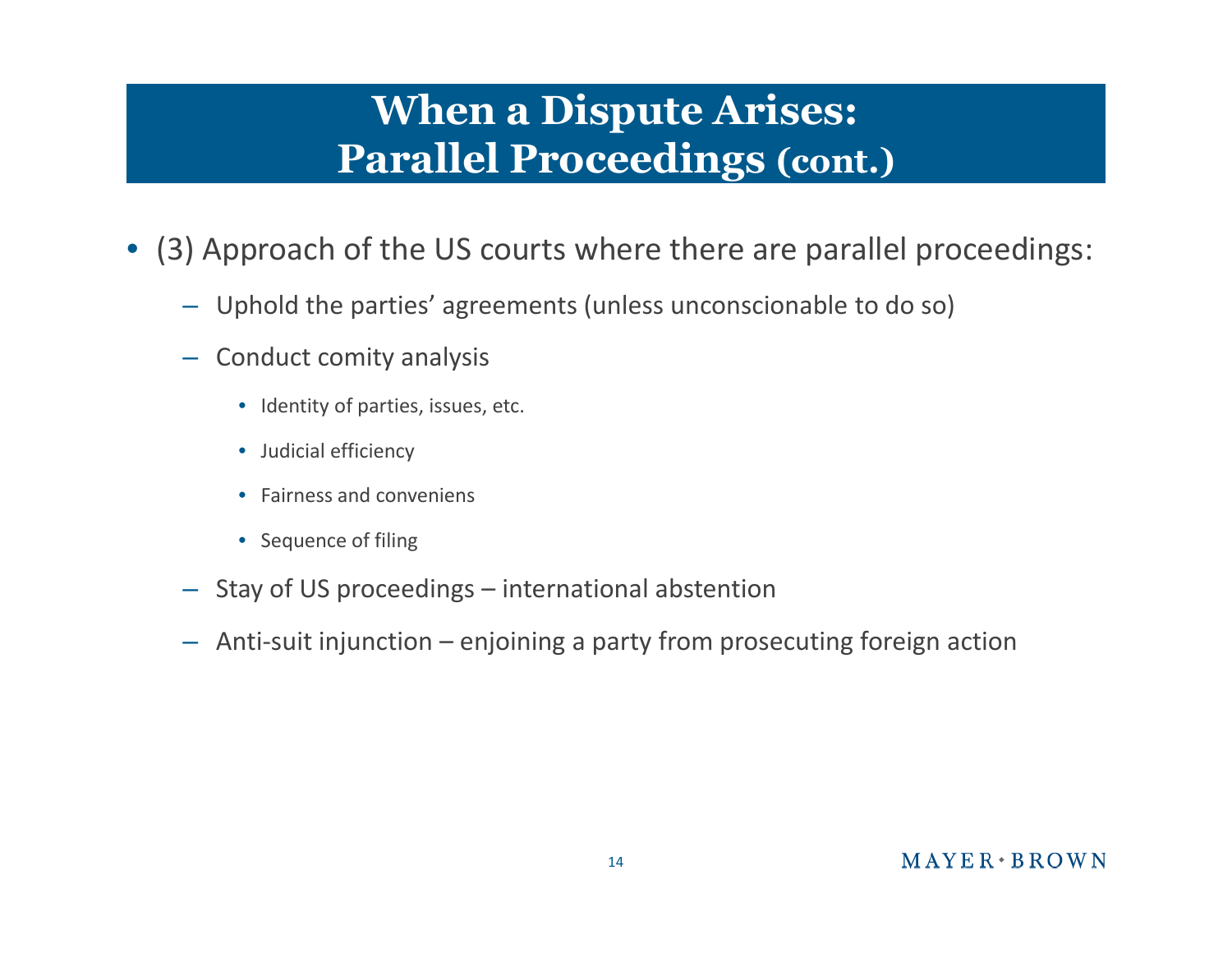# **When a Dispute Arises: Managing Parallel Proceedings**

- Parallel proceedings in numerous countries:
	- may involve the same parties and substantially the same dispute, or may involve related disputes which might involve different or additional parties;
	- may also comprise regulatory/ criminal proceedings as well as civil disputes.
- It is crucial to approach parallel domestic and international proceedings in a coordinated way. That means:
	- designing and implementing a joined-up strategic approach;
	- understanding the likely timing of steps to be taken in the various proceedings;
	- keeping informed about, and reacting to, developments in other proceedings;
	- ensuring consistency within the various different proceedings.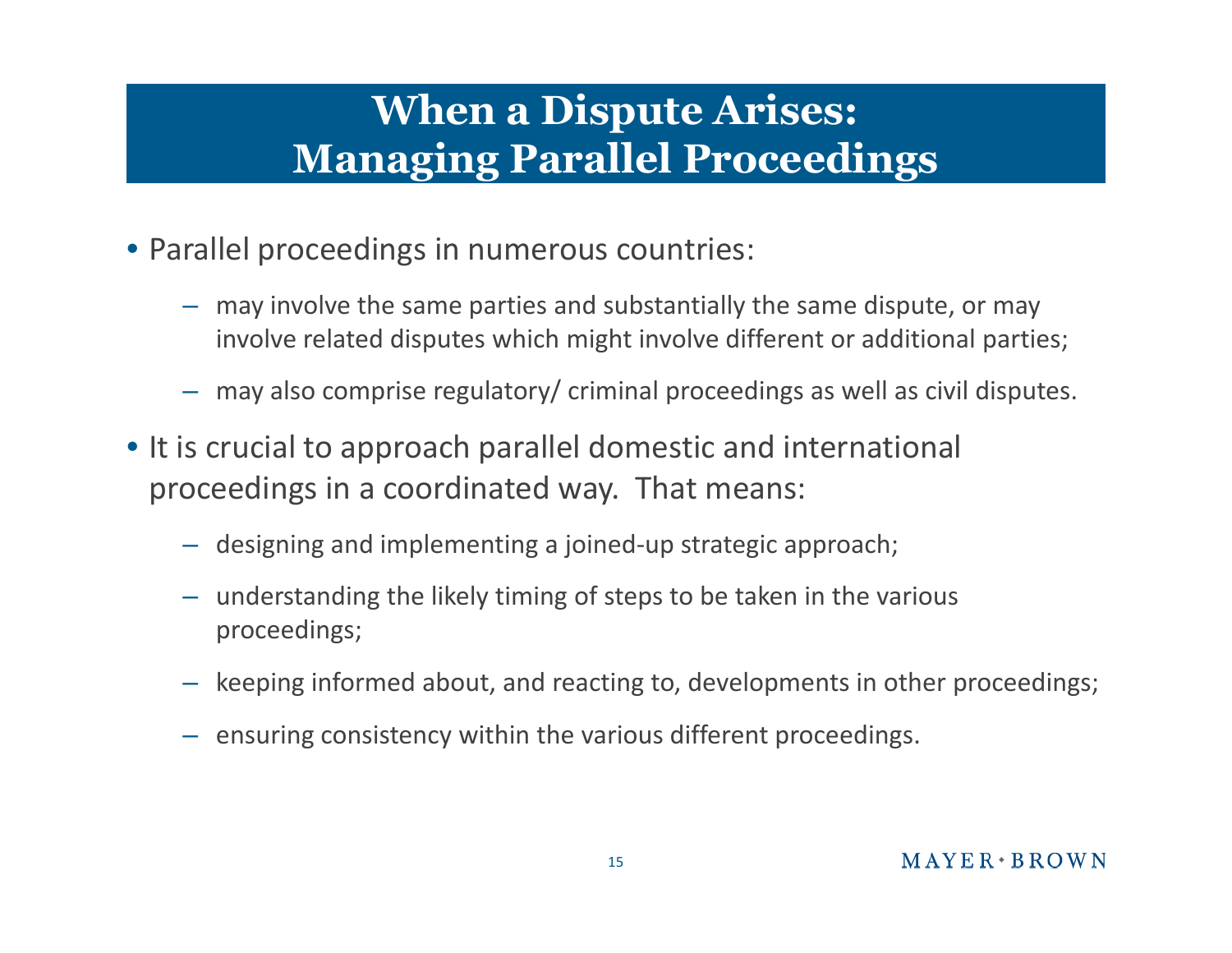### **Hot Topics Affecting the Financial Services Industry**

# **US Department of Justice's Tax Division Investigations of International Financial Institutions**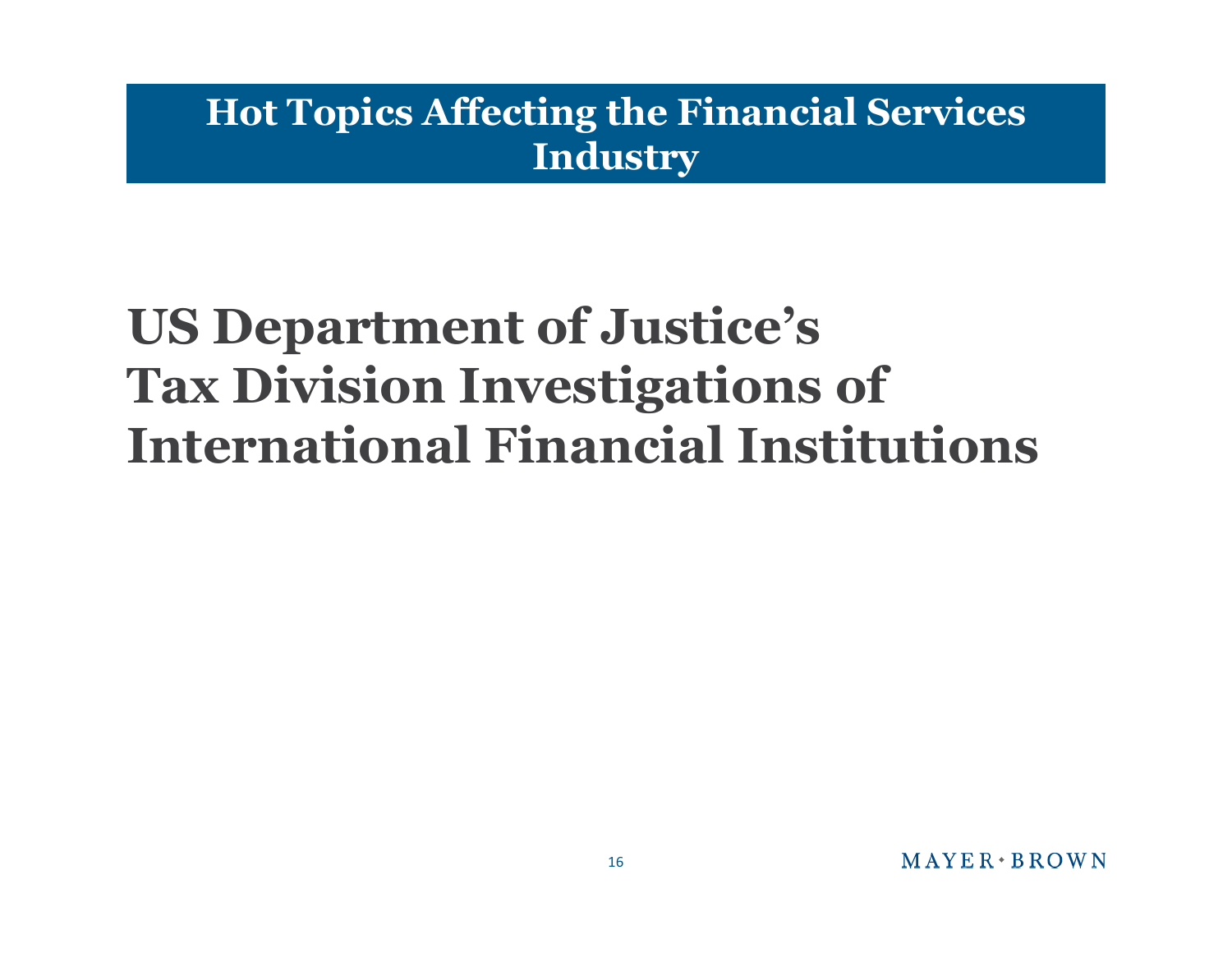### **Key Types of Conduct that May Give Rise to U.S. Tax-Related Exposure for Financial Institutions**

- Simply providing an account to a US person who fails to properly declare the account or income derived from it is not necessary a criminal act committed by a bank
- However, the DOJ would consider this a criminal act if the bank did something "in addition"
- The key is understanding the "in addition"
	- Marketing to US persons
	- Creating or advising on the creation of non-transparent ownership structures
	- Accepting documentation relating to the ownership of the account that is known to be false or fraudulent
	- Ignoring clear evidence that the client is not tax compliant
	- Deliberately assisting client avoid the disclosure of the account to US authorities
	- Repatriating funds to the United States in a non-transparent manner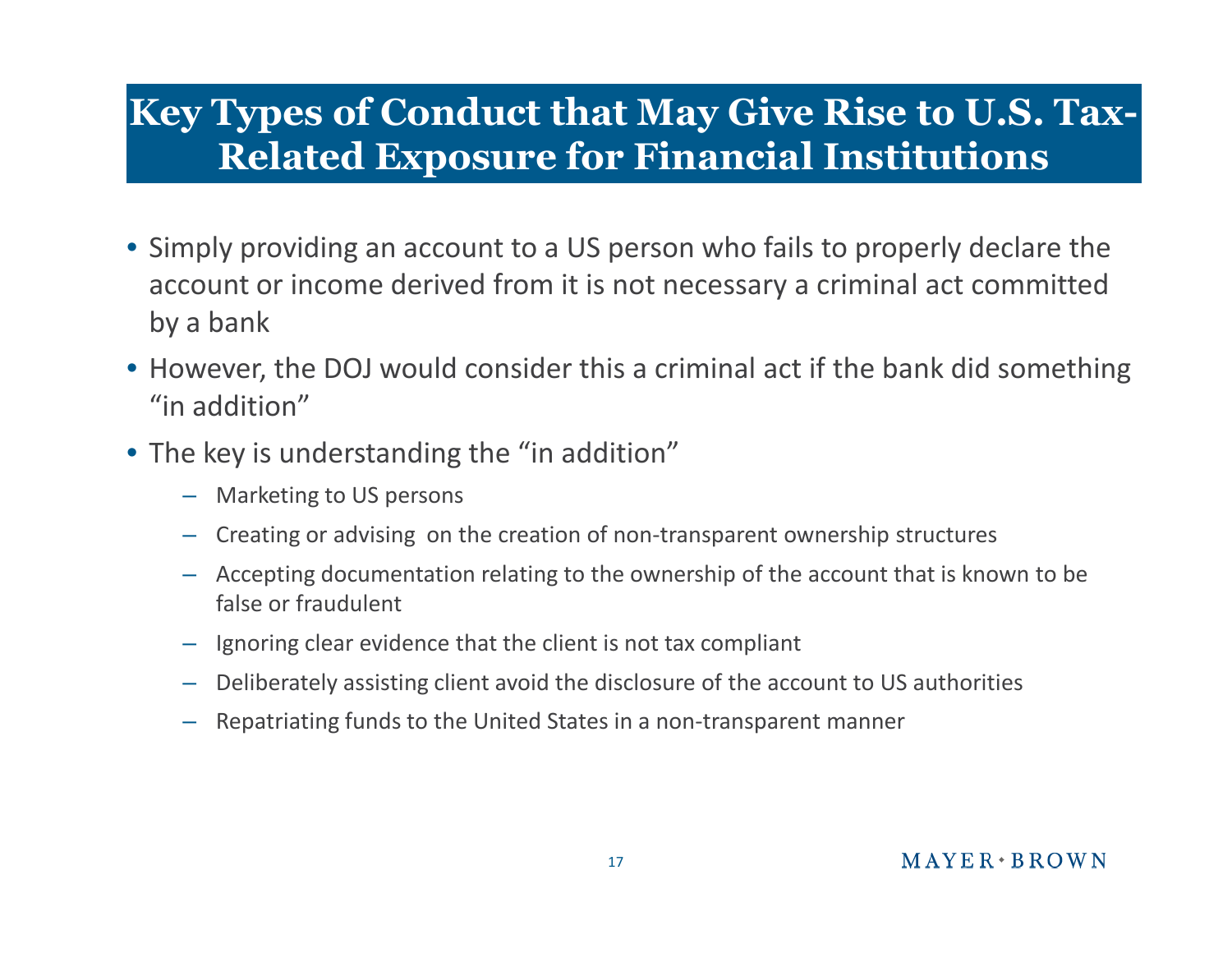## **How the US Department of Justice Identifies Targets**

#### • John Doe Summonses (JDS)

- John Doe Summon(es) are an IRS tool to seek information to identify unknown taxpayers
- Such summonses recently have been served on US correspondent banks to identify wire transfers and US money services businesses
- And US common carriers like FedEx, UPS, to identify communications with certain offshore entities known to create structures for US persons
- In the past, JDS have been served on credit card companies, and IRS may do so again
- In identifying undeclared US taxpayers, DOJ/IRS also can find their banks
- Data mining from Offshore Voluntary Disclosures (OVDs)
	- Undisclosed US taxpayers may regularize their accounts through Offshore Voluntary Disclosure Program
	- US taxpayers provide written submissions and may be interviewed
	- Can include discussion of role of offshore financial institutions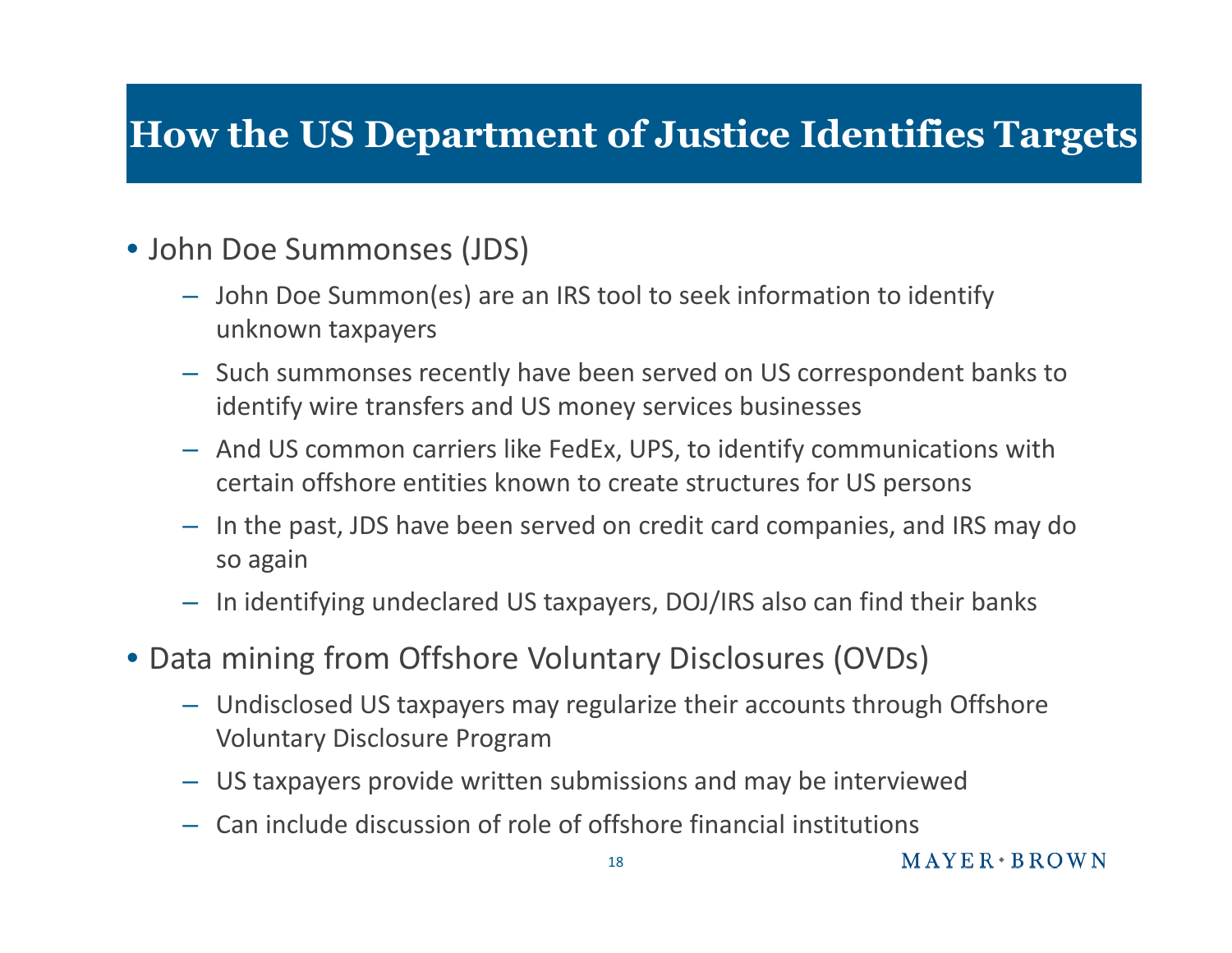#### **How the US Department of Justice Identifies Targets (cont.)**

- Cooperating witnesses
	- Persons being prosecuted for tax evasion may provide information to government for more lenient treatment
	- DOJ has indicted and arrested taxpayers, bankers, and reached settlements with fiduciaries, banks
- Data mining from Swiss program
	- Swiss banks give DOJ "Leavers Lists" showing financial institutions that received outgoing US business
	- DOJ sought this information for future prosecutorial efforts
- Treaties
	- Data obtained from other jurisdictions through information exchange procedures contained in Income Tax Treaties or Tax Information Exchange Agreements ("TIEAs")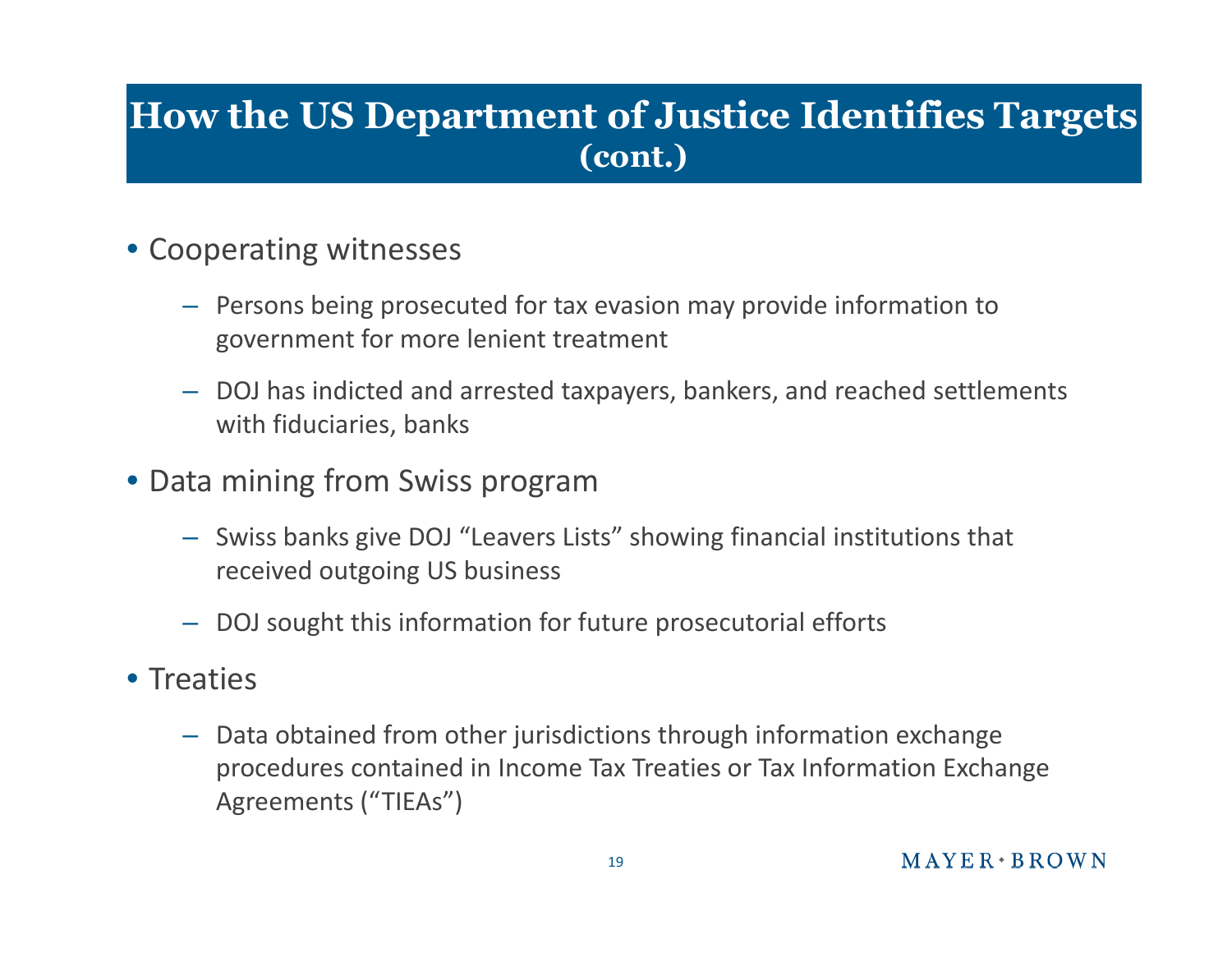## **Department of Justice Enforcement Priorities**

#### • Countries

- DOJ has indicated that it will pursue financial institutions in the Middle East, Asia, Caribbean and Europe
- Industries
	- DOJ has pursued actions against banks, fiduciaries, bankers, individual taxpayers
	- Any financial intermediary or financial services company could be a target
- Size or value of US cross border business
- Prominence in the industry
- Seriousness of conduct identified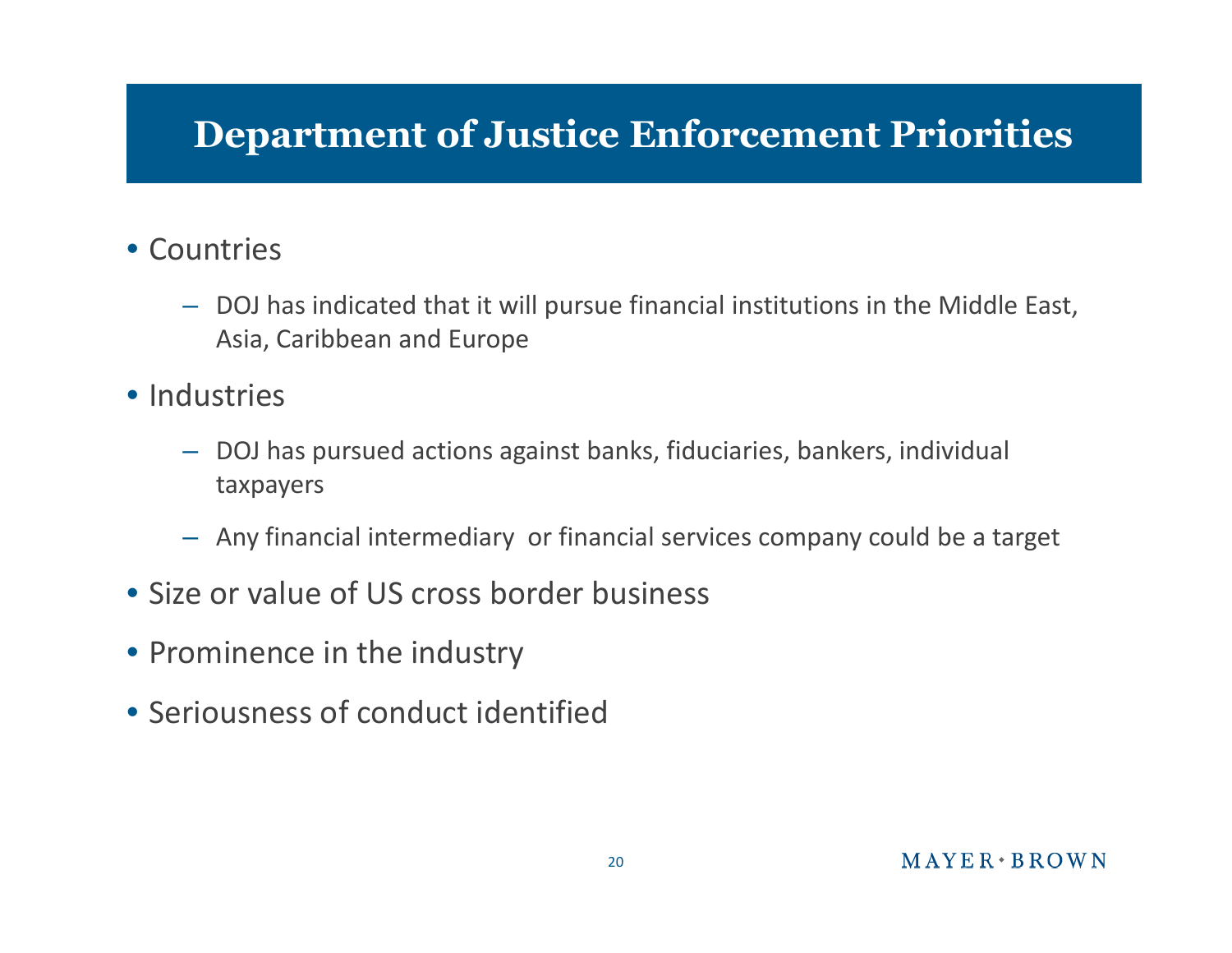## **Nature of Business (Risk Factors)**

- Creation of entities / provision of fiduciary services for US persons
- Private wealth management business targeting US persons, especially with "US desk"
- Quality of implementation of QI Agreement / FATCA
- Current or former RMs or EAMs previously employed or associated with from banks that are either under investigation or have settled with the United States
- Advertising directed to US clients / US market
- Securities services provided to US residents
- Large number of US clients / high US AuM
- Jurisdiction subject to privacy laws
- Other recent compliance lapses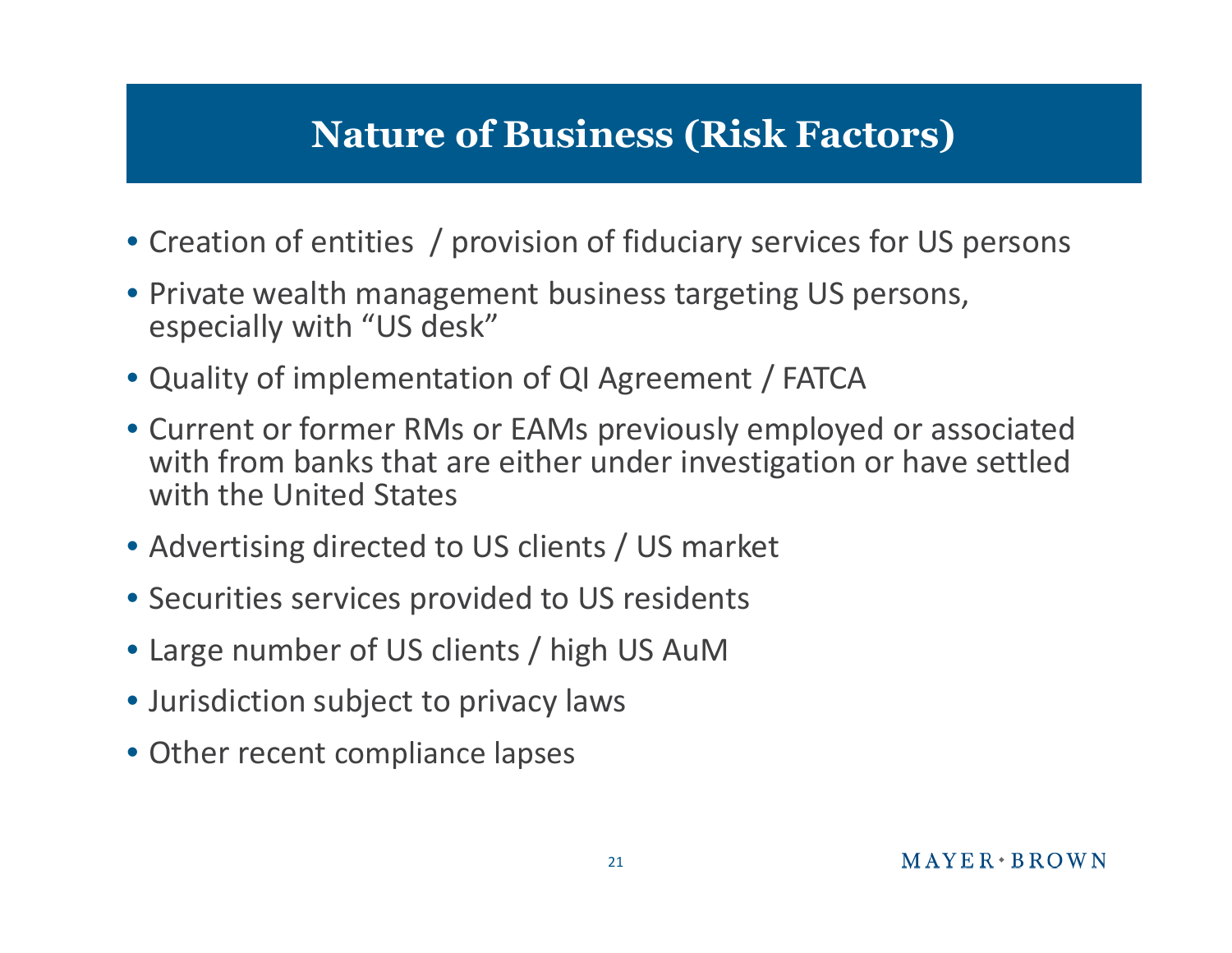## **Initial Assessment to Scope Risk**

- "It can never happen here" is dangerous view
- Counsel can assist to make an initial assessment
	- Review sample of files
	- Meet with RMs
	- Identify information known to be in the possession of the United States (e.g., voluntary disclosures, identity of RMs / EAMs, accounts transferred from banks known to be under investigation or have settled with the United States)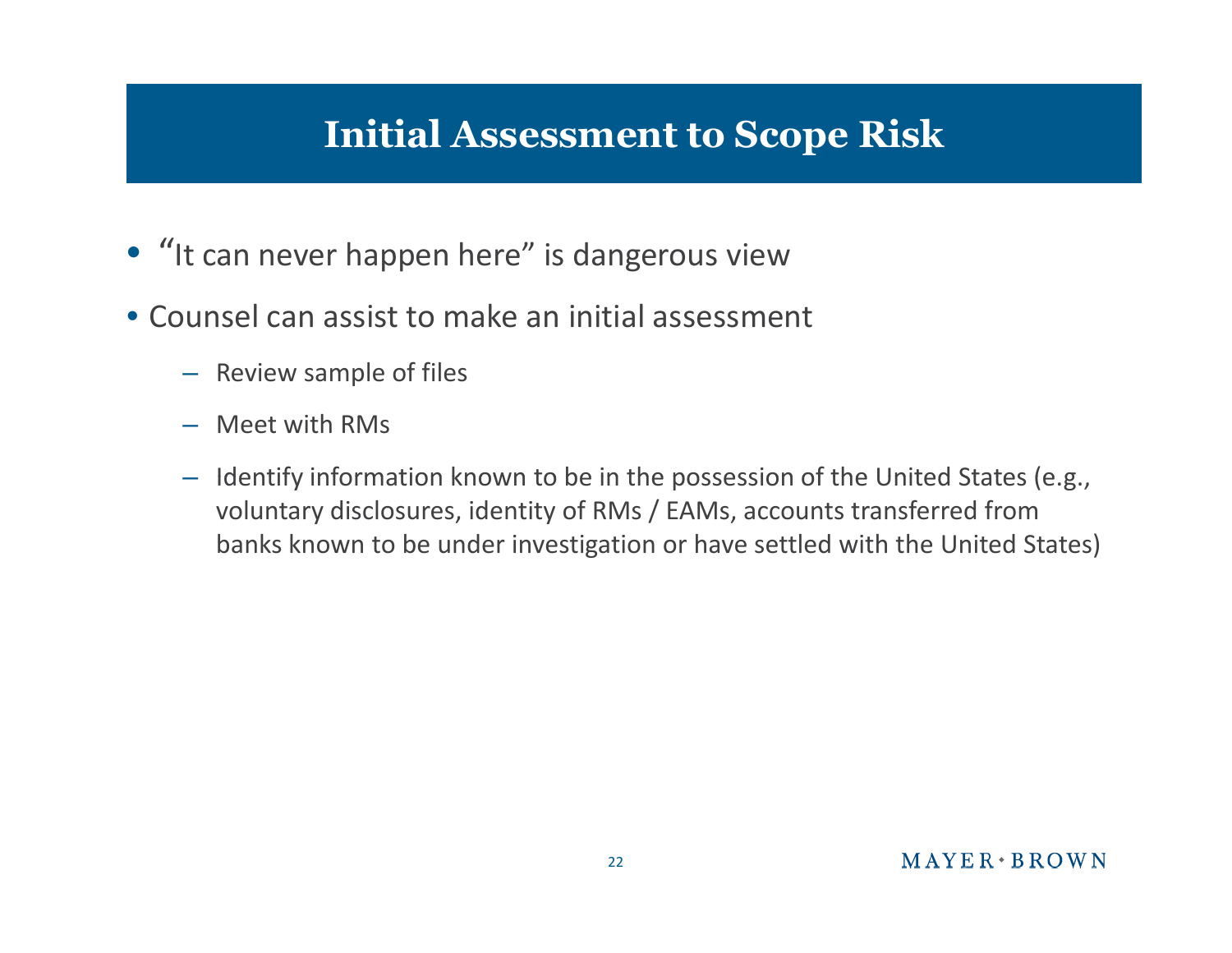## **Potential Steps to Mitigate Risk**

- Full investigation
	- Prepare for possible questions that DOJ might pose
- Strengthen policies and procedures, if needed
- Encourage customers to enter OVD, if appropriate
- Strengthen compliance function, if needed
- Provide training to ensure that bank employees are sensitive to tax avoidance risks
- Ensure strong FATCA compliance, esp. for accounts that might be considered problematic
	- However, FATCA will not necessarily erase past problems